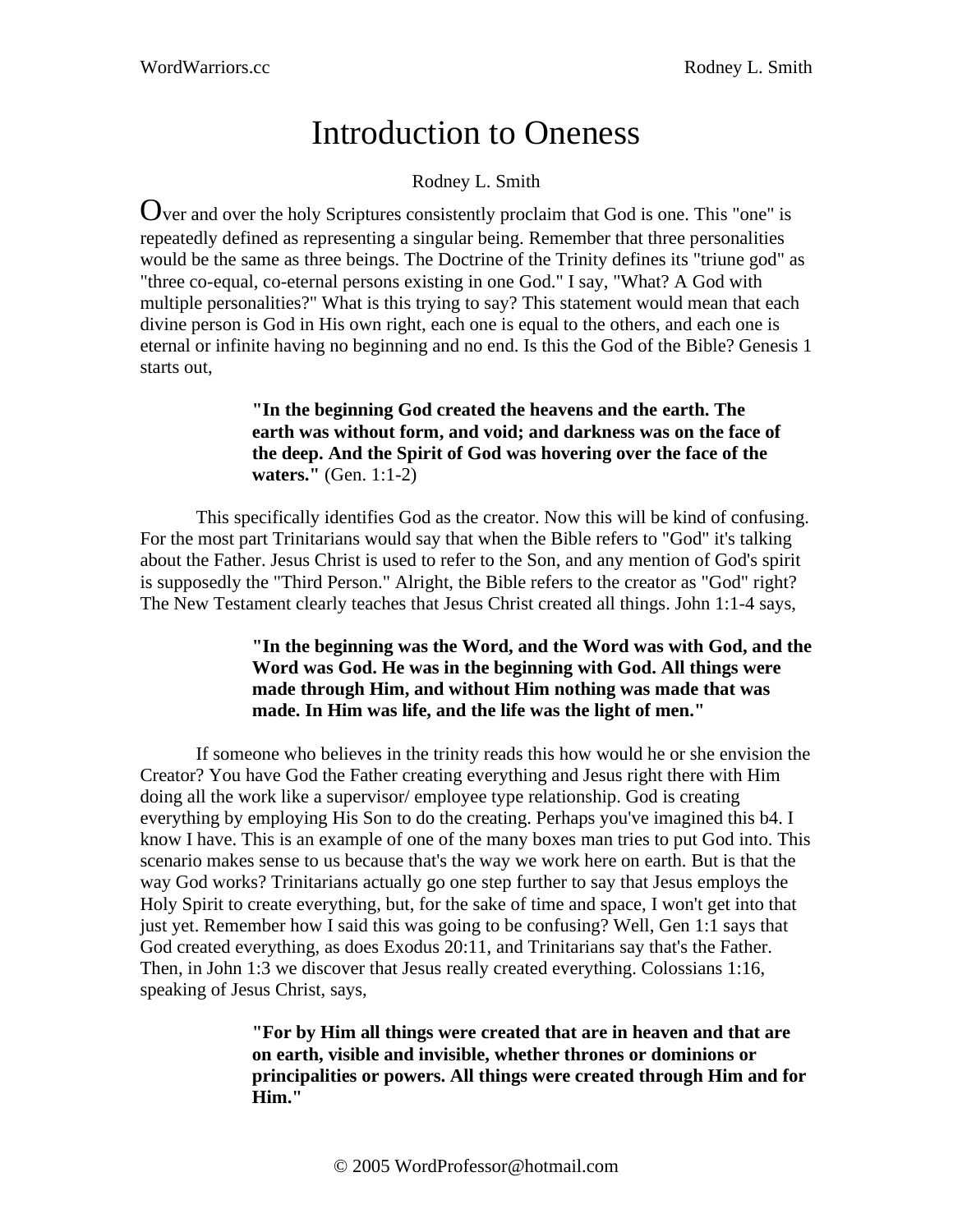So all things were made by Jesus, through Jesus, and for Jesus. BTW, if all things were made "for" Him that would make Him THE Lord, since the word 'lord' means 'owner.' I'm sure you're familiar with all of the times the Bible refers to JEHOVAH, or YAHVEH in Hebrew as the Lord and also Jesus Christ as the Lord. Notice it doesn't say "Lords" or simply "a Lord" but "THE Lord." Meaning there can only be one Lord. (See Deuteronomy 6:4 and Ephesians 4:5.) However, I'm just going to stick to the topic of Jesus as the Creator for the time being. There are sooo many other points I could get off on.

Okay, please notice how God made everything and Jesus made everything. Now instead of concluding that Jesus is the same as God, which is what the Bible teaches anyway as we'll see, Trinitarians conclude that Jesus was right there along side God the Father as "they" created everything. See how that's confusing? God created everything. Jesus created everything. Even the Holy Spirit created everything. So "they" created everything. First of all, I'm offended by this and I believe God is too. God is never a "THEY." Alright, let's see what God has to say about when He created the world. In Isaiah 44:24 the Lord or YAHVEH as it says in the Hebrew, that's Jehovah (anytime you see all capital LORD or GOD in the Old Testament it's where the substituted either of those titles for the Hebrew letters YHVH or YaHVeH which is translated into English most commonly as JeHoVaH, God's name. I don't know if you knew that.) He says in Isaiah 44:24,

#### **"Thus says the LORD, your Redeemer, And He who formed you from the womb: 'I am the Lord, who makes all things, Who stretches out the heavens all alone, Who spreads abroad the earth by Myself;'"**

Isaiah says of God in chapter 37 verse 16,

# **"O Lord of hosts, God of Israel, the One who dwells between the cherubim, You are God, You alone, of all the kingdoms of the earth. You have made heaven and earth."**

So if the Bible is teaching that Jehovah is the Creator and that Jesus is the Creator, if the Bible is in agreement with itself as one basic theme of truth, then Jesus must be Jehovah. The Bible teaches this as well. Check out these Scriptures:

> Exodus 3:14: **"And God said to Moses, "I AM WHO I AM." And He said, "Thus you shall say to the children of Israel, 'I AM has sent me to you.' "**

John 8:58: **Jesus said to them, "Most assuredly, I say to you, before Abraham was, I AM."**

Check this out. In the Old Testament God constantly reminded Israel how He had delivered them out of the land of Egypt. In a prophesy to Israel God, through Isaiah says,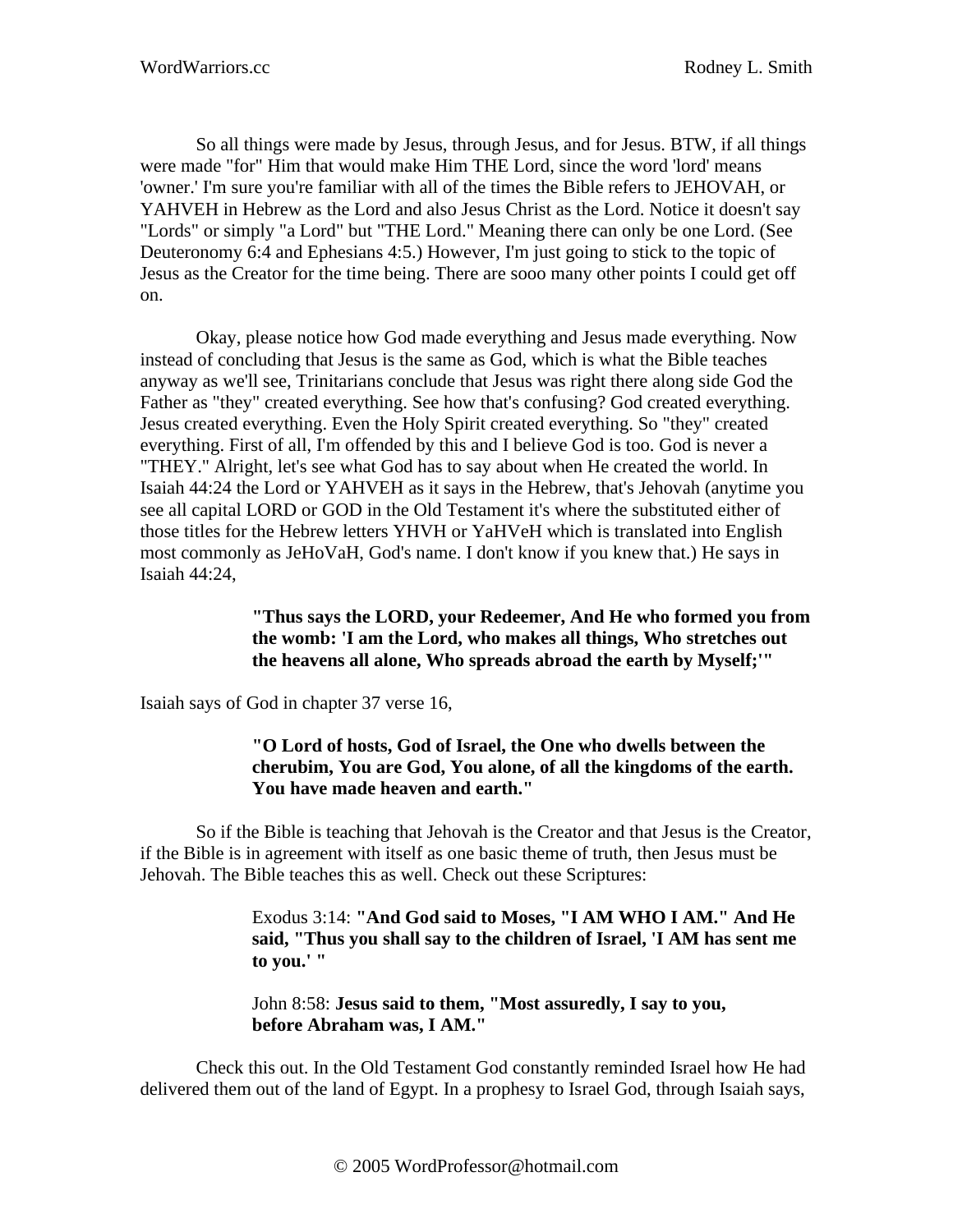**"Thus says the Lord, the King of Israel, and his Redeemer, the Lord of hosts: 'I am the First and I am the Last; Besides Me there is no God. And who can proclaim as I do? Then let him declare it and set it in order for Me, since I appointed the ancient people. And the things that are coming and shall come, let them show these to them. Do not fear, nor be afraid; Have I not told you from that time, and declared it? You are My witnesses. Is there a God besides Me? Indeed there is no other Rock; I know not one.' "** (Isaiah 44:6-8)

Now Paul gives us some more insight on how God was with Israel when He brought them out of Egypt. In 1 Corinthians 10:1-4 Paul writes,

> **"Moreover, brethren, I would not that ye should be ignorant, how that all our fathers were under the cloud, and all passed through the sea; And were all baptized unto Moses in the cloud and in the sea; And did all eat the same spiritual meat; And did all drink the same spiritual drink: for they drank of that spiritual Rock that followed them: and that Rock was Christ."**

Here Paul tells us that Israel's "Rock" was Jesus Christ, and in Isaiah Jehovah Himself speaking through His prophet reminds Israel that He is there only "Rock." He even goes so far to say that He doesn't know of any other "Rock" besides Himself- Jehovah. Since God knows all things and cannot lie, then if there were two (or three) "Rocks," yet one God, He would've told us right here, but instead He says, "Besides Me there is no God," and

#### **"Indeed there is no other Rock; I know not one."**

Notice also in verse 6 Jehovah starts off by saying, "I am the first and the Last." Who is it in the opening chapter of Revelation who says that He is the, **"Alpha and Omega, the first and the last,"** (verse 8) and also,

#### **"I am Alpha and Omega, the beginning and the ending, saith the Lord, which is, and which was, and which is to come, the Almighty."** (verse 11)

That's Jesus talking. Notice again He says in verses 17 and 18,

#### **"Fear not; I am the first and the last: I am he that liveth, and was dead; and, behold, I am alive for evermore, Amen; and have the keys of hell and of death."**

So we see that Jesus is "the first and the last not, as the Trinity Doctrine puts Him, "the second person." The very nature and definition of God is to be supreme, all powerful, almighty, all knowing, and omnipotent. By divine definition there can be only one being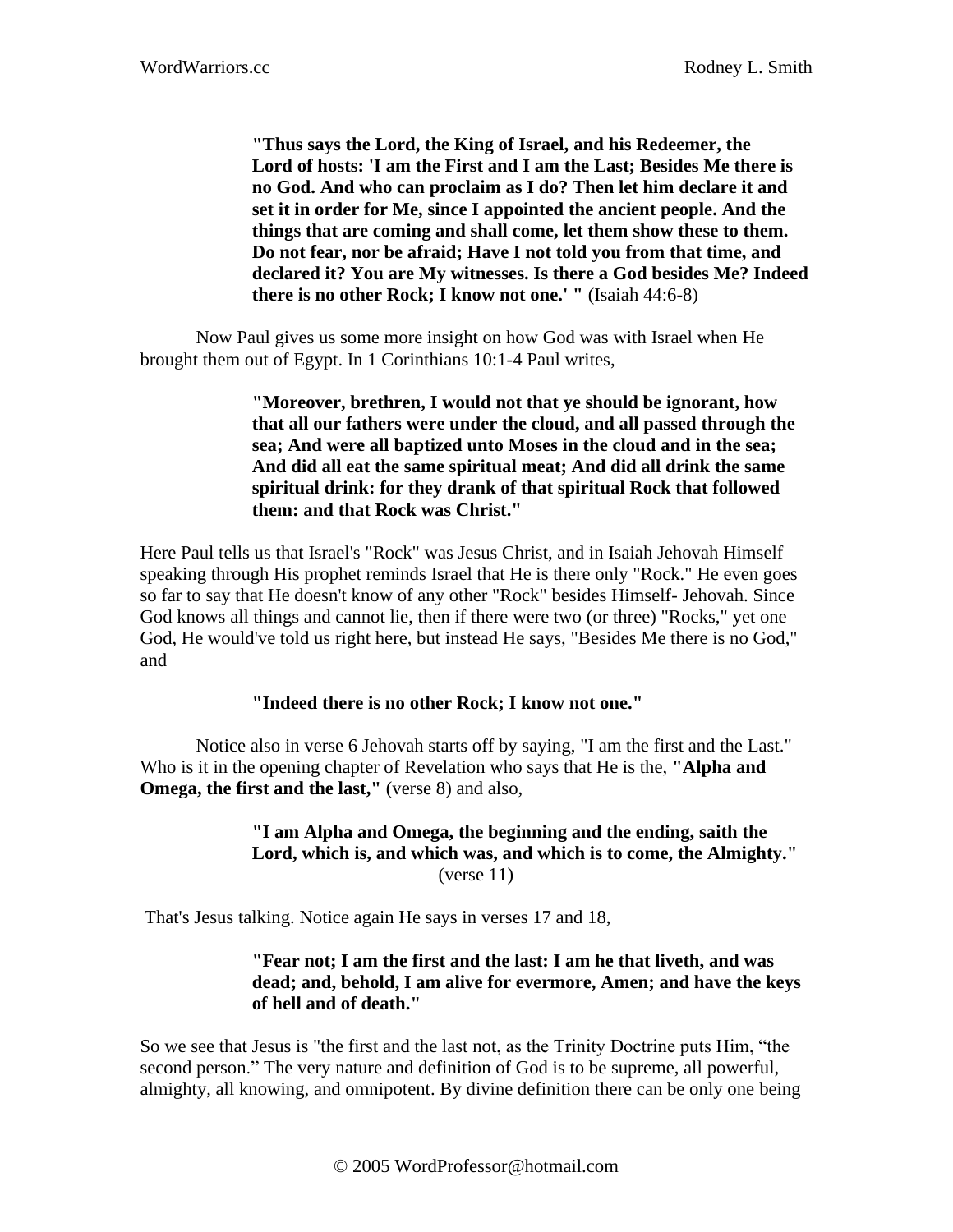or entity Who had "all power." There can only be one Almighty. Why? Because if two or three persons, beings, or entities (<-same thing) equally shared all power and might then neither being would be all powerful or almighty because He shares all power with the other person(s). Therefore if you have three persons co-equal and co-powerful then each person can only possess one third of all power, knowledge, and might, ect. This doctrine belittles God in my humble opinion because the Father is God, the Son is God, and the Holy Spirit is God. God is 100% all-powerful, and He is the Almighty. Jesus is 100% God. He is the Almighty. He is Jehovah. If you can't tell that it's the same God talking in the Old Testament Scriptures above as in the quotes of Jesus talking then read over them again. You can tell. It's the same personality. It's the same God. And no wonder, my Bible NEVER says that there is one God eternally co-existing in three persons, but in Colossians 2:9 Paul writes this about the Lord Jesus,

### **"For in him dwells all the fullness of the Godhead bodily."**

All the fullness of the Godhead (or Godhood, the state of being God), Father, Son and Holy Spirit dwells in one person- Jesus Christ. Before Jesus Christ was born God was not a person at all but one eternal, immortal, invisible, all powerful Spirit. He made a man to indwell with all of His fullness, not a sinful man born according to the flesh, but God Himself created a human being in the womb of a virgin; and that person was God Himself. Did you read Isaiah 9:6?

# **"For unto us a child is born, unto us a son is given: and the government shall be upon his shoulder: and his name shall be called Wonderful, Counselor, The mighty God, The everlasting FATHER, The Prince of Peace."** (emphasis added)

Jesus is the Almighty, the Creator, the great I AM, the First and Last, the only Rock, the Mighty God, the eternal Father, the Godhead- Father, Son, and Holy Spirit, Jesus is God.

Okay, I'm almost finished. You mentioned about how Jesus in His humanity prayed to God. I would go so far to say that He needed to pray just as much as He needed to eat, drink, or sleep. Does this mean that He is not God since God doesn't need to do any of these things? Well, to quote the apostle Paul, **"Certainly not!"** Let's check out Philippians 2:5-11.

> **"Let this mind be in you, which was also in Christ Jesus: Who, being in the form of God, thought it not robbery to be EQUAL with God: But MADE HIMSELF of no reputation, and took upon Him the form of a servant, and was made in the likeness of men: And being found in appearance as a Man, he humbled Himself, and became obedient unto death, even the death of the cross. Wherefore God also hath highly exalted Him, and given Him a name which is above every name: That at the name of Jesus every knee should bow, of things in heaven, and things in earth, and things under the earth; And that every tongue**